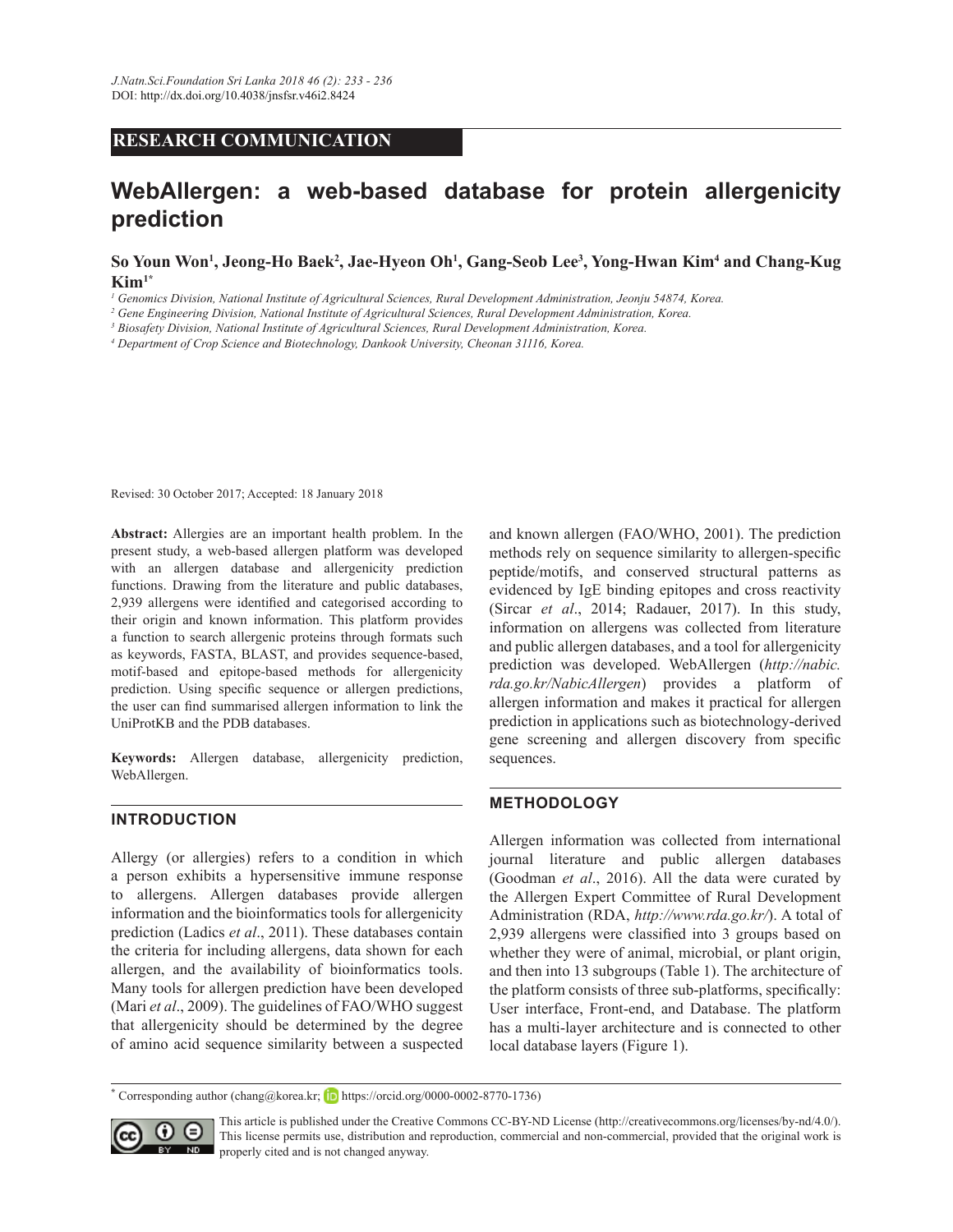

architecture was designed using various open standard protocols. SOAP: simple object Figure 1: Overview of the allergen search and allergenicity platform. The platform consists of three systems including User interface, Front-end, and Database. The platform access protocol; HTTP: hyper text transfer protocol; XML: extensible markup language

|  |                      | <b>Table 1:</b> The overview of classification of allergens in the |  |  |
|--|----------------------|--------------------------------------------------------------------|--|--|
|  | WebAllergen database |                                                                    |  |  |

| Group   | Category | Number of allergens |  |  |
|---------|----------|---------------------|--|--|
| Animal  | Foods    | 173                 |  |  |
|         | Mammals  | 27                  |  |  |
|         | Insects  | 187                 |  |  |
|         | Mites    | 207                 |  |  |
|         | Rodents  | 39                  |  |  |
|         | Worms    | 68                  |  |  |
|         | Others   | 152                 |  |  |
| Microbe | Fungi    | 223                 |  |  |
|         | Bacteria | 499                 |  |  |
| Plant   | Foods    | 751                 |  |  |
|         | Pollen   | 461                 |  |  |
|         | Latex    | 40                  |  |  |
|         | Others   | 112                 |  |  |
| Total   |          | 2,939               |  |  |



Figure 2: Overview of the allergen prediction methods. (A) Motif-based method; (B) epitope-based method. BLASTP: protein-protein BLAST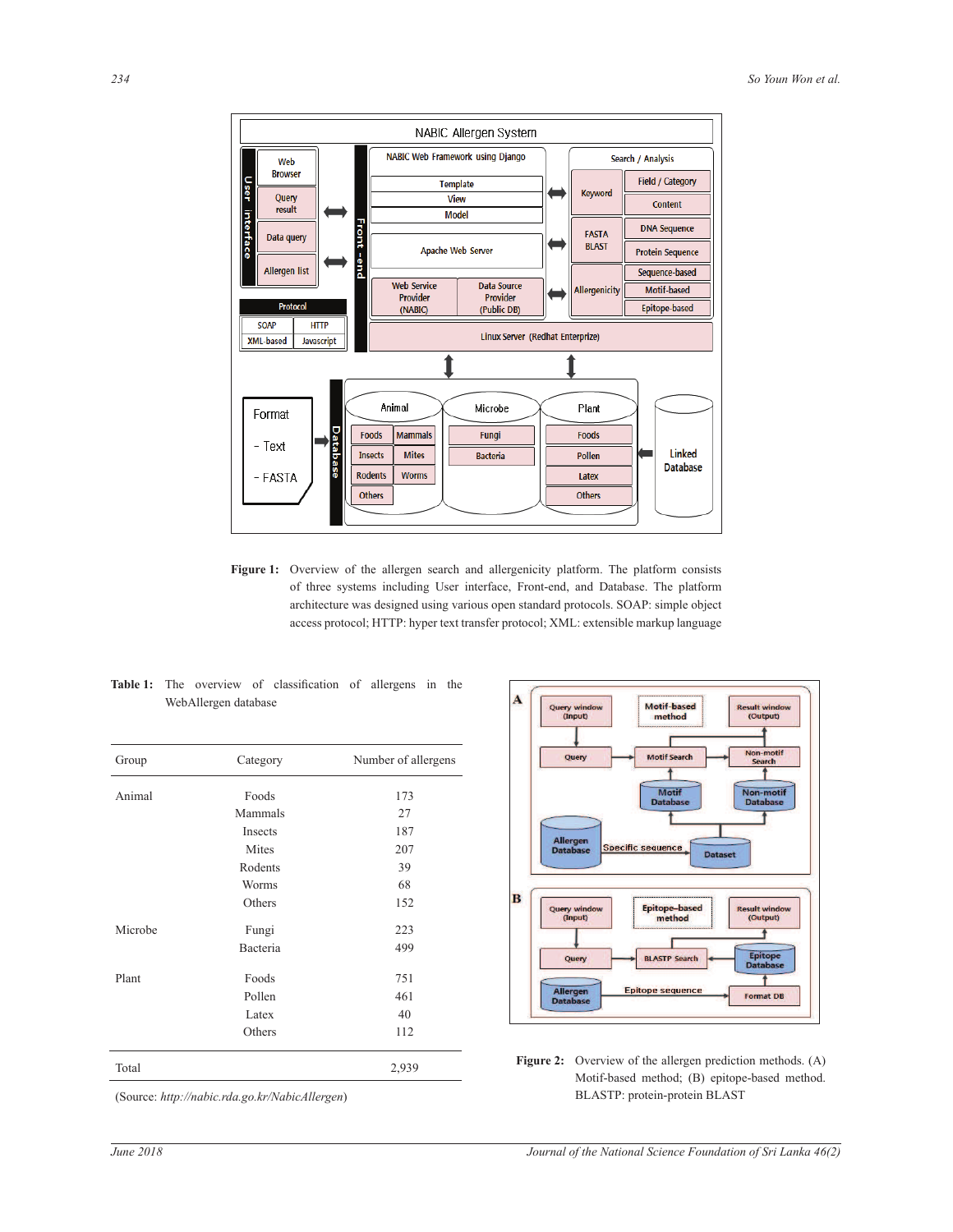Three public algorithms were used for allergenicity prediction. The first method was in accord with the guideline proposed by FAO-WHO consultation group in 2001 (FAO/WHO, 2001). This guideline determines allergenicity based on the similarity of the primary structure of a protein with the primary structure of known allergenic proteins. The second method was based on the conserved motif approach, also called the motif-based method. The pipeline was developed to detect motifs of more than 30 amino acids that were present in well-known allergen proteins, and to identify these motifs using Hidden Markov model profiles (Figure 2A). Finally, an epitope-based method was developed to compare epitope information and query sequence with BLASTP (Figure 2B).

#### **RESULTS AND DISCUSSION**

WebAllergen provides a summarised list, three search methods (i.e., keyword, FASTA and BLAST) and three prediction methods (i.e., sequence, motif and epitope). The allergen list provides the summarised table of allergen information with structure and epitopes. For allergen search, users can search antigens through three formats. In the keyword menu, users can input antigen identification, the accession number, name of the gene or allergen, description, or species; and the search can be restricted to the 13 categories. In the other menu, users can use the FASTA format or BLAST programme to identify homologous allergenic proteins and can extend the search by setting an e-value for each programme.

 In order to predict allergenicity, three menus have been provided such as the sequence, motif and epitope methods. In browsing the results table, users can predict the allergenic structure of query protein by changing related parameters and can access the individual characterisation information tables by clicking a link to the respective hypertext. The sequence-based method provides the function to find the query protein for an 80 amino acids sliding window according to the FAO/ WHO guideline. This method yields a summarised

| <b>Allergen</b><br>ID | <b>Description</b> (from<br>swissprot)                                                                              | Score              | E-value          | Identity<br>(overlap) | Contiguous<br><b>AA</b> |      | <b>Allergenicity</b> |
|-----------------------|---------------------------------------------------------------------------------------------------------------------|--------------------|------------------|-----------------------|-------------------------|------|----------------------|
| NAB02295              | Beta-lactoglobulin precursor<br>(Beta-LG) (Allergen Bos d 5).                                                       | 1850.0             | 7.5E-98          | 98.1 (162)            | 3                       |      | Þ                    |
|                       | > NAB02295 Beta-lactoglobulin precursor (Beta-LG) (Allergen Bos d 5).                                               |                    |                  |                       |                         |      |                      |
|                       | Length = $178$ Score = $1850.0$ Identity = $98.1$ E-Value = $7.5E-98$                                               |                    |                  |                       |                         |      |                      |
|                       | Query = $1 - 162$ Subject = $17 - 178$                                                                              |                    |                  |                       |                         |      |                      |
|                       |                                                                                                                     |                    |                  |                       |                         |      |                      |
|                       | Match                                                                                                               | <b>Query Start</b> | <b>Query End</b> |                       | Score                   |      | E-value              |
| motif <sub>14</sub>   |                                                                                                                     | 28                 |                  | 86                    |                         | 20.7 | $3.6e-07$            |
| motif 15              |                                                                                                                     | 90                 |                  | 147                   |                         | 21.3 | $5.2e-08$            |
|                       | >motif 14 Score = 20.7 E-Value = 3.6e-07 Query : 28 ~ 86                                                            |                    |                  |                       |                         |      |                      |
|                       | Motif : feieggipaätkiragomee ilasagoraliktaelippsäakotkiksigkdeänklisk +++ a+ r+++ee + ++eg++ei+ ++++ +++e+ +++ +++ |                    |                  |                       |                         |      |                      |
|                       | Overy: DISLLDAOSAPLRVYVEEL/PTPEGOLETILLOXIENDECAORX/IAEKTKIPANFKIDA                                                 |                    |                  |                       |                         |      |                      |
|                       | >motif 15 Score = 21.3 E-Value = 5.2e-08 Query : 90 ~ 147                                                           |                    |                  |                       |                         |      |                      |

**Figure 3:** The results of allergenicity prediction with the beta-lactoglobulin protein in the animals (UniProtKB: P02754). The individual panels show results from the analysis by  $(A)$  the sequence-based method and  $(B)$  the motif-based method.